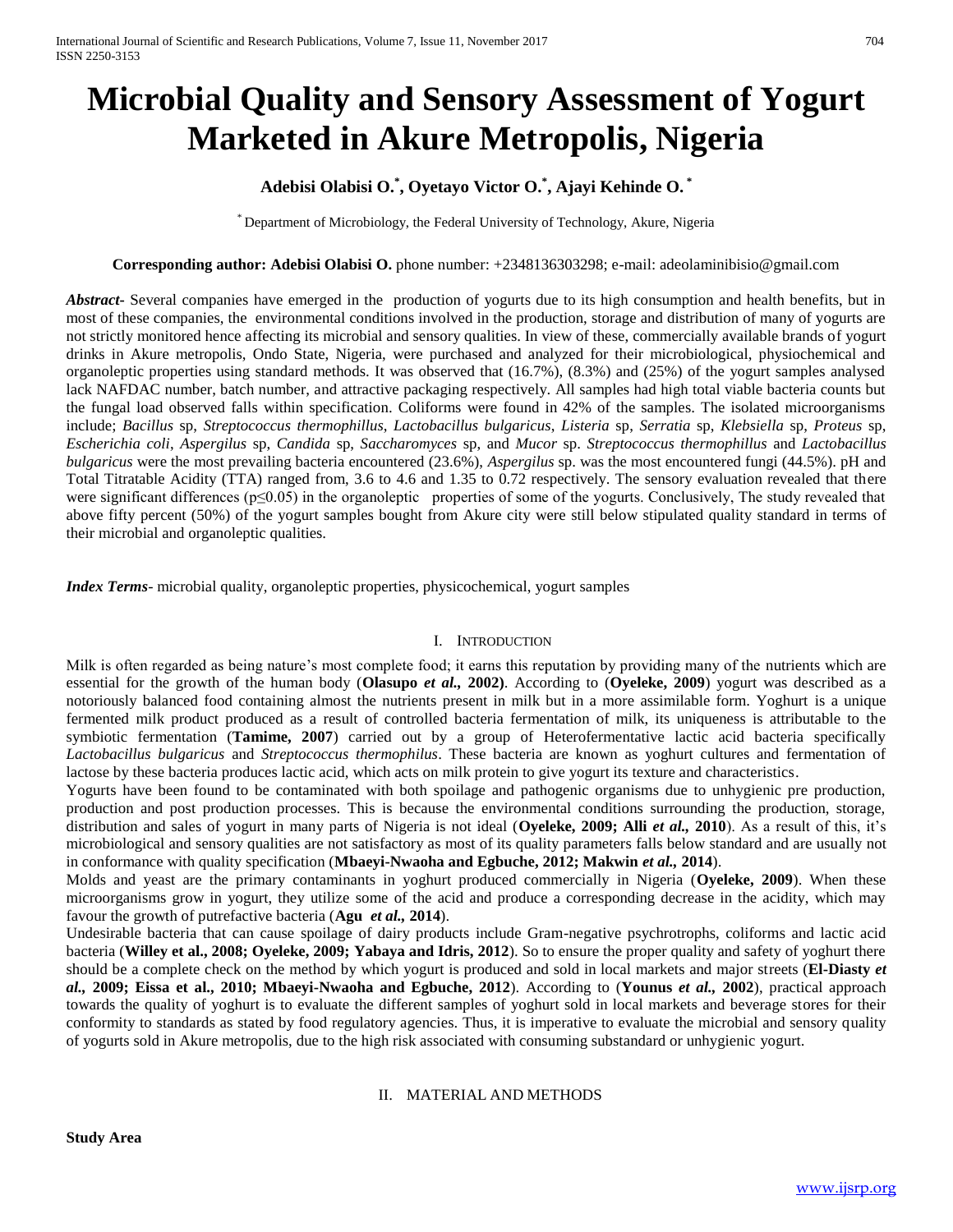International Journal of Scientific and Research Publications, Volume 7, Issue 11, November 2017

#### 705 ISSN 2250-3153

The study was carried out in Akure city Ondo state from February 2016 to June 2016. Akure city is the capital of Ondo state which is one of the 36 states in Nigeria, it lies about 70°15<sup>'</sup> north of the equator and 50°15<sup>'</sup> east of the Meridian (Ajibefun, 2014). Their climatic condition follows the pattern of southwestern Nigeria where the climate is influenced mainly by the rain-bearing south west monsoon wind from the ocean and the dry northwest winds from the sahara desert. High temperature and high humidity also characterize the climate (**Ajibefun, 2014**). Various part of the city especially the indigenous core areas which is characterized by high density and low income population is experiencing environmental challenges in the area of pollution, poor housing, lack of potable water, waste disposal and sanitation as the city is growing in population (**Ajibefun, 2014**).

#### *Sample collection*

Twelve different brands of commercially prepared yogurts packaged in plastic or paper box containers were purchased in triplicates from street vendors, market places and beverage stores in different locations in Akure, capital of Ondo State, the yogurts were then refrigerated before the commencement of the analysis. Information like NAFDAC registration number, expiry date, batch number and other information on the labels of the yogurt were noted and recorded and the samples were evaluated by a random experiment with 3 repetitions for each sample and the mean values and the standard deviation of the three values were recorded.

#### *Determination of pH*

A digital pH meter (Hanna) was calibrated, 50ml of the yogurt sample was dispense into clean beaker and the calibrated pH meter was wiped with a clean tissue paper, switched on, and immersed into the yogurt mixture. The pH value of the yogurt sample was then seen displayed on the digital readout and the value was noted and recorded. This was then repeated for each of the yogurt samples (**Olugbuyiro** *et al.,* **2011**).

## *Determination of the Total Titratable Acidity (TTA)*

To obtain the TTA, a clean burrette was clamped to the retort stand and fill to the zero mark with 0.1M sodium hydroxide (NaOH), 20 ml of the yogurt sample was measured and poured into a clean conical flask, 2-3 drops of phenolphthalein was added to the solution and then NaOH was titrated against it until a pink color was observed. The titer value was noted and recorded (**Olugbuyiro** *et al.,* **2011**). The titre value was then use in calculating the TTA. Using the expression;

% Lactic acid = 
$$
\frac{0.1M \text{ NaOH} \times \text{Time value } x0.09}{\text{volume of sample}} \times 100\%
$$

*Microbial Analysis*

*Isolation of microorganism* 

Prior to the isolation, the laboratory work area and the containers of the yogurt were swabbed thoroughly with 70% ethanol before opening to avoid contamination. The yogurt samples which have assumed room temperature were shaken vigorously to suspend microbial content. To clean test tubes containing sterile distilled water, 1ml of the yogurt sample was transferred into it and diluted serially in one-tenth stepwise to  $10^{-10}$  dilution factor. Each (1ml) of the dilution  $10^{-8}$  and  $10^{-10}$  were plated into the four different culture media (Nutrient Agar (NA), Potato Dextrose Agar (PDA), Eosin Methylene Blue (EMB), de Man Rogosa and Sharpe agar (MRS) in triplicate using the pour plate method. NA, EMB, and MRS plates were then incubated at  $37^{\circ}$ C for 24hours while PDA plates were incubated at 25<sup>o</sup>C for 3-5 days according to the methods described by (**Nester et al., 2004**).

After incubation, the colonies on NA plates were counted and used to determine the Total Viable Bacterial count of the yoghurt samples (cfu/ml), EMB (total coliform count), MRS (total lactic acid bacteria count), and PDA (total fungi count) the representative colonies or the distinct colonies on the different medium plates were then purified by sub-culturing on fresh media. The pure cultures obtained were observed for their morphological characteristics and further biochemical identification.

#### **Biochemical characterization**

Pure bacterial isolates obtained from the yogurt samples were biochemically characterize and presumptively identify using the methods describe by (**Cheesbrough, 2006**).

*Identification of fungal isolate*

**The fungi isolates were characterized by checking their surface and reverse color or pigmentation, their hyphae, presence or absence of spores, color and structure of spores, also the characteristics of the mature fungi fruiting bodies were checked. Microscopically fungi isolate were characterized by staining (**Moreira *et al.,* 2001**). For this staining procedure, a grease free slide was placed on the slab and a drop of cotton blue in lactophenol was placed on it. With the aid of a sterile inoculating needle, a part of the fungal mycelium was placed on the slide and mixed to form a smear. The slide was covered with a cover slip and viewed under ×10 and ×40 objectve lens of a binocular light microscope.** 

#### *Sensory evaluation*

According to (**Obi** *et al.,* **2010**), the yogurt samples were evaluated for their organoleptic characteristics (color, taste, flavor and texture) and overall acceptability by panelists who comprise of microbiology undergraduate students and students from other departments and some teaching and non-teaching staff members of Federal Unversity of Technology Akure, Ondo State, Nigeria. Using nine point hedonic scale ranging from excellent or extremely like (score  $= 9$ ) to very poor or extremely dislike (score  $= 0$ ) as extremes (**Obi** *et al.,* **2010**), following the method stated by (**IDF, 2002**). **Statistical analysis**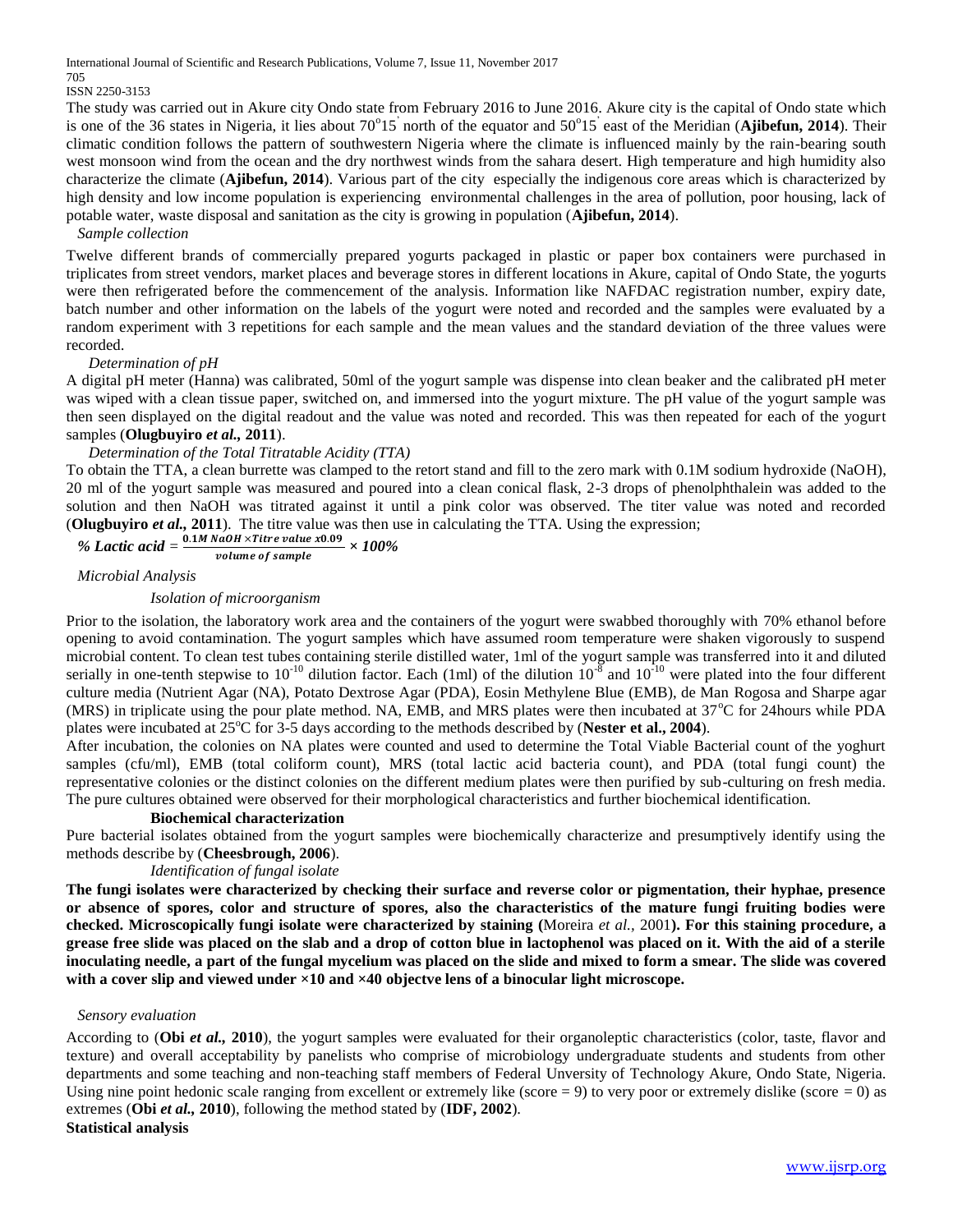International Journal of Scientific and Research Publications, Volume 7, Issue 11, November 2017 706 ISSN 2250-3153

The data obtained were statistically analysed using SPSS version 20, the results obtained were statistically analysed using analysis of Variance (ANOVA), and the tests of significance were carried out by Duncan's multiple range test at  $p \leq 0.05$ . The results obtained were computed as mean of triplicate  $\pm$  standard deviation.

## III. RESULTS AND DISCUSSION

## *Yogurt Pack Information*

The information on the yogurt samples were noted and documented in **Table 1**. Out of the 12 yogurt brands evaluated, two lacks NAFDAC number, one lacks production and expiry date, and three of them have unattractive packaging.

| <b>Table 1: Yogurt Pack Information</b> |                  |             |            |  |  |  |  |  |  |
|-----------------------------------------|------------------|-------------|------------|--|--|--|--|--|--|
| <b>Information</b>                      | Number of yogurt | Yes $(\% )$ | No $(\% )$ |  |  |  |  |  |  |
| NAFDAC Number                           | 12               | 10(83.3)    | 2(16.7)    |  |  |  |  |  |  |
| Production date                         | 12               | 11(91.67)   | 1(8.33)    |  |  |  |  |  |  |
| Expiry date                             | 12               | 11(91.67)   | 1(8.33)    |  |  |  |  |  |  |
| Batch number                            | 12               | 11(91.67)   | 1(8.33)    |  |  |  |  |  |  |
| Manufacturing address                   | 12               | 12 (100)    | 0(0.00)    |  |  |  |  |  |  |
| Package Attractiveness                  |                  | 9 (75)      | 25         |  |  |  |  |  |  |

## *Total Microbial Count*

The total viable count of the various yogurt samples was obtained by inoculating the sample on nutrient agar (NA). The number of isolates obtained vary from one yoghurt to the other, sample C has the highest bacteria count in cfu/ml (60.00  $\pm$  1.00  $\times$  10<sup>8</sup>), while sample H has the least viable bacterial count  $(6.00 \pm 0.50 \times 10^8)$  (Table 2). The lactic acid bacteria counts also vary from one yogurt to the other. Sample E, H and I has the least lactic acid bacteria count in cfu/ml  $(1.00 \pm 0.00 \times 10^8)$ , on the other hand sample F has the maximum count  $(9.00 \pm 0.50 \times 10^8)$  (Table 2). Sample A, F, G, K, L do not have coliform bacteria, samples J, H, B, C has the least count  $(1.00 \pm 0.50 \times 10^8)$  while sample E has the highest  $(5.00 \pm 0.50 \times 10^8)$  cfu/ml, (**Table 2**). Samples A, F, K have no fungal growth at 10<sup>8</sup> dilution, the least fungi count was seen in samples E, H, I, L ( $1.00 \pm 0.00 \times 10^8$ ) (Table 2) and sample C has the highest  $(5.00 \pm 0.50 \times 10^8)$ .

| <b>Sample</b> | (cfu/ml)<br><b>TVB</b>                     | TLC $(ctu/ml \times TCC$<br>$\times$                     | (cfu/ml                      | TFC<br>(cfu/ml<br>$\times$<br>$\times$ |
|---------------|--------------------------------------------|----------------------------------------------------------|------------------------------|----------------------------------------|
|               | $10^8$ )                                   | $10^8$ )                                                 | $10^8$ )                     | $10^8$ )                               |
| A             | $20.00^{\text{ d}} \pm 0.50$               | $2.00^b \pm 0.50$                                        | $0.00^{\text{ a}} \pm 0.00$  | $0.00^{\text{ a}} \pm 0.00$            |
| B             | $12.00^{\circ} \pm 0.00$                   | $4.00^{\text{ d}} \pm 0.50$                              | $1.00^b \pm 0.00$            | $2.00^{\circ} \pm 0.50$                |
| $\mathbf C$   | $60.00^{\mathrm{k}} \pm 1.00^{\mathrm{s}}$ | $3.00^{\text{cd}} \pm 0.76$                              | $1.00^{\mathrm{b}} \pm 0.50$ | $5.00^{\circ} \pm 0.50$                |
| D             | $40.00^{i} \pm 0.50$                       | $6.00^{\mathrm{f}}$ ±0.50                                | $2.00^{\circ} \pm 0.00$      | $3.00^{\mathrm{d}} \pm 0.50$           |
| E             | $22.00^{\circ} \pm 0.50^{\circ}$           | $1.00^{\text{a}} \pm 0.50^{\text{c}}$                    | $5.00^{\mathrm{d}} \pm 0.50$ | $1.00^{\mathrm{b}} \pm 0.50$           |
| $\mathbf F$   | $50.001 \pm 1.00$                          | $9.00^{\mathrm{h}} \pm 0.50^{\mathrm{t}}$                | $0.00^{\text{ a}} \pm 0.00$  | $0.00^{\text{ a}} \pm 0.00$            |
| G             | $35.00^{\mathrm{h}}\pm0.50$                | $5.00^{\circ} \pm 0.50^{\circ}$                          | $0.00^a \pm 0.00$            | $2.00^{\circ} \pm 0.50$                |
| H             | $6.00^{\text{ a}} \pm 0.50^{\text{}}$      | $1.00^{\text{a}} \pm 0.00$                               | $1.00^{\mathrm{b}} \pm 0.50$ | $1.00^{b} \pm 0.00$                    |
| I             | $10.00^{\mathrm{b}} \pm 0.50^{\mathrm{c}}$ | $1.00^{\text{ a}}$ ±0.20                                 | $2.00^{\circ} \pm 0.20$      | $1.00^b \pm 0.20$                      |
| J             | $30.00^{\rm h} \pm 0.40^{\rm s}$           | $7.00^{\text{ g}} \pm 0.20^{\text{ } \cdot \cdot \cdot}$ | $1.00^{\mathrm{b}} \pm 0.00$ | $3.00^{\mathrm{d}} \pm 0.50$           |
| K             | $25.00^{\text{ g}} \pm 0.00$               | $4.00^{\text{ d}} \pm 0.10$                              | $0.00^{\text{ a}} \pm 0.00$  | $0.00^{\text{ a}} \pm 0.00$            |
| L             | $20.00^{\mathrm{d}} \pm 0.20$              | $3.00^{\circ} \pm 0.10$                                  | $0.00^{\text{ a}} \pm 0.00$  | $1.00^{\mathrm{b}} \pm 0.20$           |
|               |                                            |                                                          |                              |                                        |

**Table 2:** Total viable bacteria count, total lactic acid bacteria count, total coliform count and total fungi count.

Values are mean of triplicates  $\pm$  standard deviation. Values in the same column carrying the same superscript are not significantly different according to Duncan's multiple range tests at  $(P < 0.05)$ 

KEYS: TVB = Total Viable Count, TLC = Total Lactic Acid Bacteria Count, TCC =Total Coliform Bacteria Count, TFC = Total Fungal Count

*Percentage occurrence of microorganisms isolated from the yogurt samples*

**Table 3** and **4** gives percentage occurrence of bacterial and fungal isolates respectively. The isolated bacteria were identified as; *Bacillus spp, Streptococcus thermophillus, Lactobacillus bulgaricus, Proteus spp, Serratia spp.* and *Klebsiella spp., Listeria spp., Escherichia coli.* Total number of bacteria and fungi isolated is 43 and 18 respectively. The frequency most occurred bacteria are *Streptococcus thermophillus* 10(23.26%) and *Lactobacillus bulgaricus* 10(23.26%) while the most occurred fungi is *Aspergillus spp* 8 (44.5).

| <b>Table 3:</b> Percentage occurrence of bacteria isolates |  |  |  |  |  |  |  |  |  |  |                          |  |                 |
|------------------------------------------------------------|--|--|--|--|--|--|--|--|--|--|--------------------------|--|-----------------|
| Isolated<br>microorga                                      |  |  |  |  |  |  |  |  |  |  | $\overline{\phantom{a}}$ |  | requency<br>And |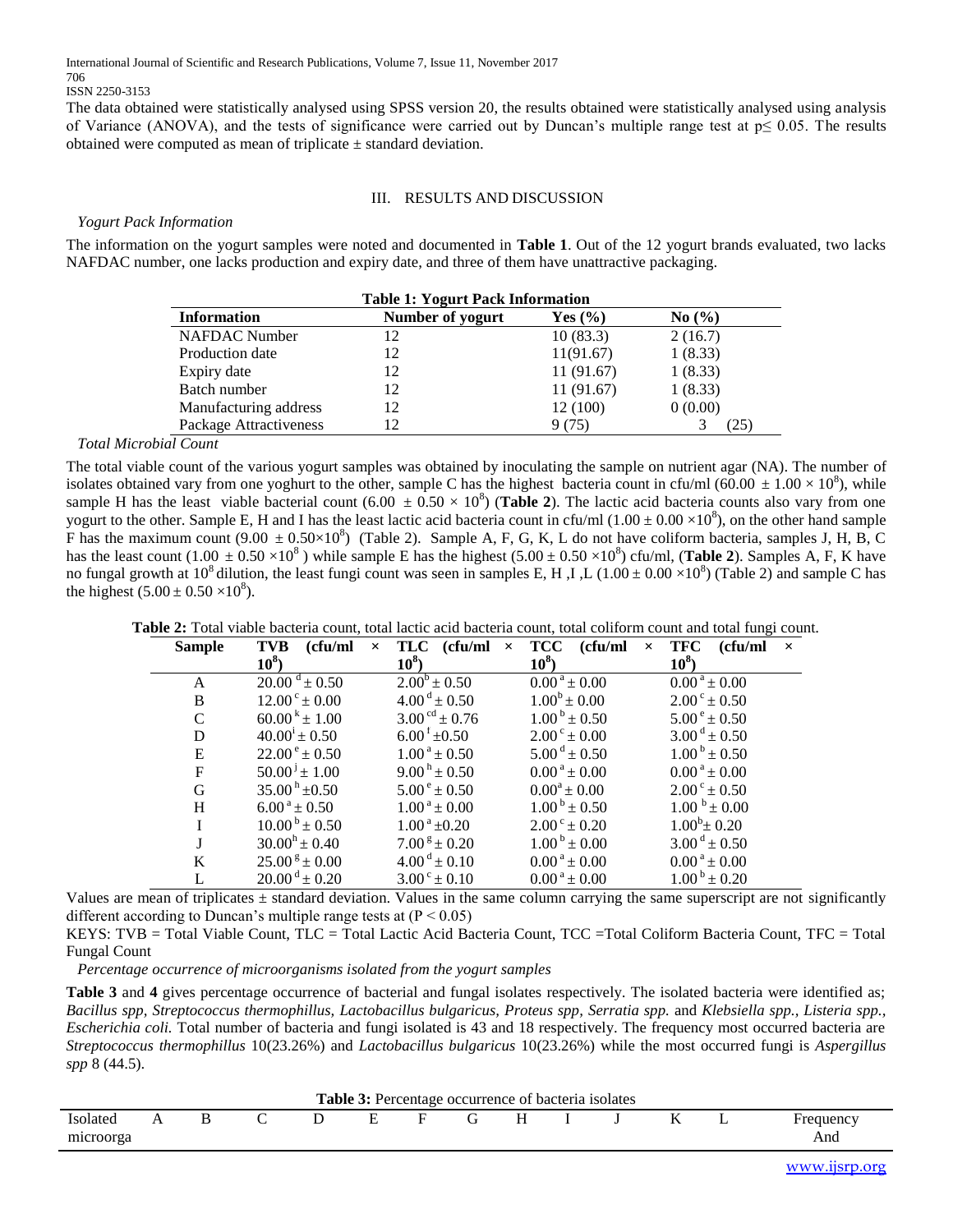| ISSN 2250-3153                        |                          |        |                  |                  |                |        |      |        |                          |                 |        |                  |                           |
|---------------------------------------|--------------------------|--------|------------------|------------------|----------------|--------|------|--------|--------------------------|-----------------|--------|------------------|---------------------------|
| nism                                  |                          |        |                  |                  |                |        |      |        |                          |                 |        |                  | Percentage<br>occurrence% |
| <b>Bacillus</b>                       | $+$                      | $+$    | $+$              | $+$              | $+$            |        |      |        |                          | $\! + \!$       |        |                  | 6(13.95)                  |
| spp                                   |                          |        |                  |                  |                |        |      |        |                          |                 |        |                  |                           |
| <i>Streptococ</i>                     | $^{+}$                   |        | $\boldsymbol{+}$ | $\boldsymbol{+}$ | $\overline{a}$ |        | $+$  |        | $^{+}$                   | $\! + \!\!\!\!$ |        | $\boldsymbol{+}$ | 10(23.26)                 |
| $\mathcal{C} \mathcal{U} \mathcal{S}$ |                          |        |                  |                  |                |        |      |        |                          |                 |        |                  |                           |
| thermophi                             |                          |        |                  |                  |                |        |      |        |                          |                 |        |                  |                           |
| llus                                  |                          |        |                  |                  |                |        |      |        |                          |                 |        |                  |                           |
| Lactobacil                            | $+$                      | $+$    | $^{+}$           | $+$              |                | $\! +$ | $+$  | $^{+}$ | $\overline{\phantom{0}}$ |                 | $^{+}$ | $\boldsymbol{+}$ | 10(23.26)                 |
| $\iota$ us                            |                          |        |                  |                  |                |        |      |        |                          |                 |        |                  |                           |
| bulgaricus                            |                          |        |                  |                  |                |        |      |        |                          |                 |        |                  |                           |
| Proteus                               |                          |        | $+$              |                  | $+$            |        |      | $+$    |                          |                 |        |                  | 3(6.98)                   |
| spp                                   |                          |        |                  |                  |                |        |      |        |                          |                 |        |                  |                           |
| Serratiasp                            | $\overline{\phantom{a}}$ | $^{+}$ |                  | $^{+}$           |                |        |      |        |                          |                 |        |                  | 2(4.65)                   |
| $\boldsymbol{p}$                      |                          |        |                  |                  |                |        |      |        |                          |                 |        |                  |                           |
| Klebsiella                            | $\sim$                   | $+$    | $+$              |                  | $+$            |        |      |        |                          |                 |        |                  | 3(6.98)                   |
| spp                                   |                          |        |                  |                  |                |        |      |        |                          |                 |        |                  |                           |
| Listeria                              | $\overline{\phantom{a}}$ | $+$    |                  |                  |                |        | $+$  | $+$    | $\overline{\phantom{a}}$ | $\! + \!$       |        |                  | 4(9.30)                   |
| spp                                   |                          |        |                  |                  |                |        |      |        |                          |                 |        |                  |                           |
| Escherichi                            | $\overline{\phantom{a}}$ | $+$    | $\boldsymbol{+}$ | $\boldsymbol{+}$ |                |        |      |        | $^{+}$                   | $\! + \!\!\!\!$ |        | -                | 5(11.60)                  |
| a coli                                |                          |        |                  |                  |                |        |      |        |                          |                 |        |                  |                           |
| Total                                 | 3(6.                     | 7(16.  | 6(13.            | 5(11.            | 3(6.           | 2(4.   | 3(6. | 3(6.   | 2(4.                     | 5(11.           | 2(4.   | 2(4.             | 43 (100)                  |
|                                       | 97)                      | 28)    | 95)              | 63)              | 97)            | 65)    | 97)  | 97)    | 65)                      | 63)             | 65)    | 65)              |                           |

Keys:  $+=$  present,  $-$  = absent, A-L = yogurt samples A to L

| Table 4: Percentage occurrence of fungi |                          |                          |                          |         |                          |                          |                              |                          |                          |                          |                          |                          |                                                            |
|-----------------------------------------|--------------------------|--------------------------|--------------------------|---------|--------------------------|--------------------------|------------------------------|--------------------------|--------------------------|--------------------------|--------------------------|--------------------------|------------------------------------------------------------|
| Isolated<br>Fungi                       | A                        | B                        | С                        | D       | E                        | F                        | G                            | Н                        |                          |                          | K                        |                          | Frequency<br>and<br>Percentage<br>of<br>occurrence<br>(% ) |
| Aspergillus spp                         | $\overline{\phantom{a}}$ | $^{+}$                   |                          | $^{+}$  | $^{+}$                   |                          | $^{+}$                       | $^{+}$                   | $+$                      | $^{+}$                   | ۰                        | $^{+}$                   | 8(44.5)                                                    |
| Candida spp                             | $\overline{\phantom{a}}$ | $^{+}$                   | $+$                      | $^{+}$  | $\overline{\phantom{0}}$ |                          | $\qquad \qquad \blacksquare$ | $^{+}$                   | $+$                      | $^{+}$                   | $\overline{\phantom{a}}$ | $\overline{\phantom{a}}$ | 6(33.3)                                                    |
| <b>Mucorspp</b>                         | $\overline{\phantom{a}}$ | $\overline{\phantom{a}}$ | $\overline{\phantom{0}}$ | $^{+}$  | $\overline{\phantom{0}}$ | $\overline{\phantom{a}}$ | $\qquad \qquad \blacksquare$ | $\overline{\phantom{a}}$ | $^{+}$                   | $\overline{\phantom{a}}$ | $\overline{\phantom{0}}$ | $\overline{\phantom{0}}$ | 2(11.1)                                                    |
| Saccharomyces                           | $\sim$                   |                          | $\overline{\phantom{0}}$ | $^{+}$  | $^{+}$                   | -                        |                              |                          | $\overline{\phantom{a}}$ | $\overline{\phantom{0}}$ | $\overline{\phantom{a}}$ | -                        | 2(11.1)                                                    |
| spp<br>Total                            | 0(0.00)                  | 2(11.1)                  | 1(5.6)                   | 4(22.2) | 2(11.1)                  | 0(0.00)                  | 1(5.6)                       | 2(11.1)                  | 3(16.7)                  | 2(11.1)                  | 0(0.0)                   | 1(5.6)                   | 18100)                                                     |

**Keys:**  $\text{-}$  = absent,  $\text{+}$  = present, A-L= yogurt samples A-L

## **pH and Total Titratable Acidity TTA of the yogurt samples**

The pH and TTA values of the yogurt samples are represented in **Figure 1**, Sample E has the least mean pH value (3.6 ± 0.2 ) while sample I has the highest  $(4.6 \pm 0.2)$ . Considering the Total Titratable acidity (TTA), sample B has the least value (0.720  $\pm$ 0.2), while sample F has the highest value (1.350  $\pm$  0.2).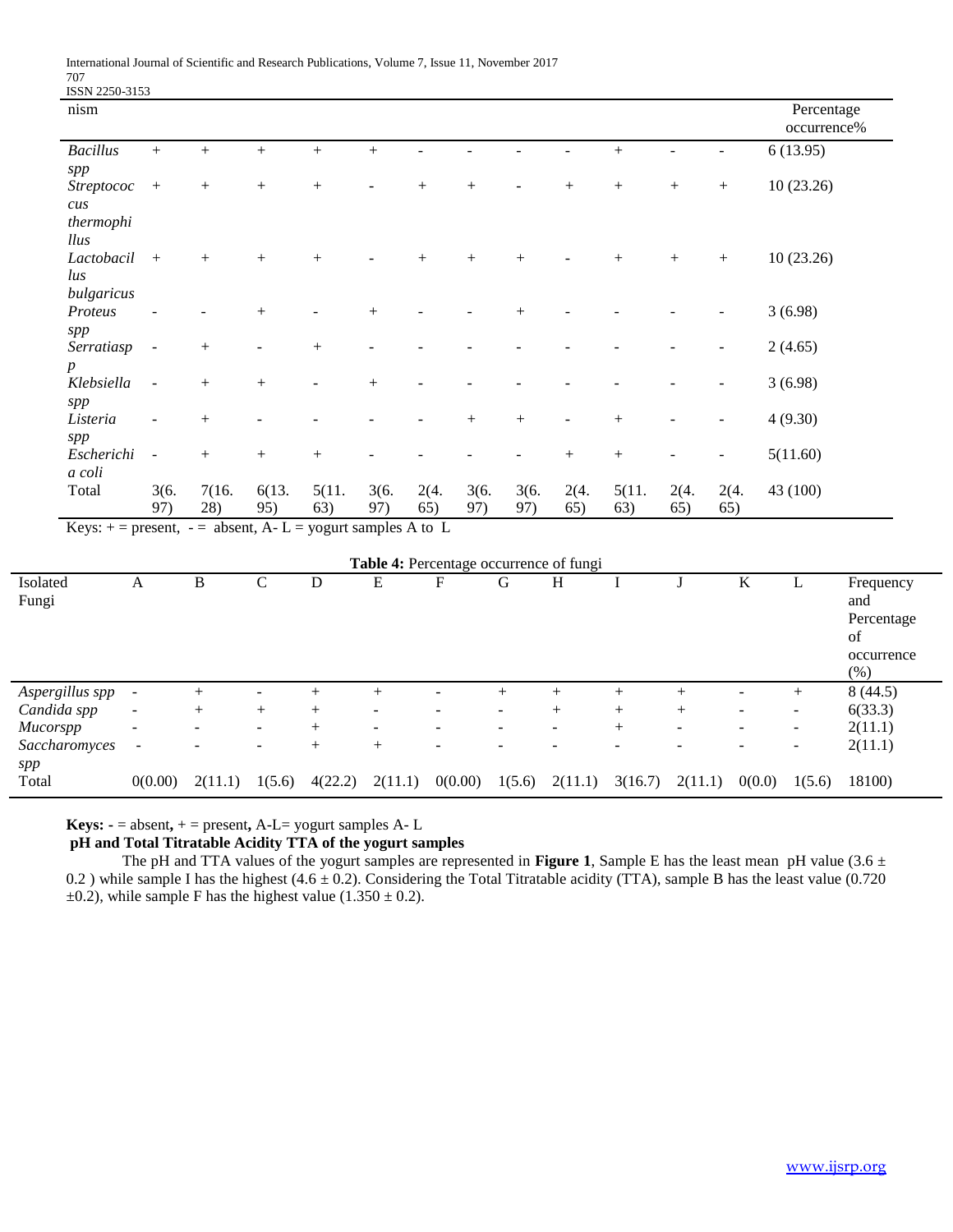

**Figure 1**: pH and Total Titratable Acidity (TTA) of the yogurt samples.

## *Sensory evaluation of the yogurt samples*

**Table 5** gives the observed sensory attributes or characteristics of the yogurt samples with reference to (**USDA, 2001**). The mean scores of the yogurts sensory evaluation conducted by 15 panelists using 9 point hedonic scale were shown in **Table 6**. Sample E has the least mean score for color and taste, Sample H has the least mean score for flavor, Sample L has the least mean score for texture, Sample D and E have the least mean score for overall acceptability.

| <b>Sample</b> | <b>Color</b>        | <b>Texture</b> | <b>Taste</b>               | <b>Flavor</b> | <b>Body</b>  |
|---------------|---------------------|----------------|----------------------------|---------------|--------------|
| A             | Off white           | Smooth         | Sweet                      | Pleasant      | Watery       |
| B             | Off white           | Rough          | Sour                       | Fair          | Fairly thick |
| C             | Cream               | Rough          | Sweet and fairly<br>sour   | Pleasant      | Thick        |
| D             | Off white           | Rough          | Stale                      | unpleasant    | Watery       |
| E             | Cream               | Rough          | <b>Bitter</b>              | Fair          | Too thick    |
| F             | <b>Bright White</b> | Smooth         | Sweet and fairly<br>sour   | Pleasant      | Fairly thick |
| G             | <b>Bright White</b> | Smooth         | Sweet and fairly<br>sour   | Pleasant      | Fairly thick |
| H             | Off white           | Fairly smooth  | Sour                       | Fair          | <b>Thick</b> |
| I             | Cream               | Rough          | Fairly sweet               | Not pleasant  | Thick        |
| J             | Off white           | Fairly smooth  | fairy<br>Sweet and<br>sour | Pleasant      | Thick        |
| K             | Cream               | Smooth         | Sweet and fairly<br>sour   | Pleasant      | Thick        |
|               | Cream               | Smooth         | Sweet                      | Pleasant      | Watery       |

|  | <b>Table 5:</b> Sensory characteristics of the yogurts sample |  |  |  |
|--|---------------------------------------------------------------|--|--|--|
|--|---------------------------------------------------------------|--|--|--|

Keys:  $A-L =$  yogurt samples  $A-L$ 

| Table 6: The mean score of the sensory evaluation with the standard deviation |                              |                                                                                     |                                 |                               |                               |  |  |  |  |  |
|-------------------------------------------------------------------------------|------------------------------|-------------------------------------------------------------------------------------|---------------------------------|-------------------------------|-------------------------------|--|--|--|--|--|
| Sample                                                                        | Color                        | Taste                                                                               | Flavor                          | Texture                       | Overall                       |  |  |  |  |  |
|                                                                               |                              |                                                                                     |                                 |                               | acceptability                 |  |  |  |  |  |
|                                                                               | $7.2 \pm 0.94^{\text{ab}}$   | $6.93 \pm 0.88$ abcd                                                                | $7.20 \pm 1.26^{\overline{ab}}$ | $7.20 \pm 0.94$ <sup>ab</sup> | 7.13 $\pm 0.83$ <sup>ab</sup> |  |  |  |  |  |
| B                                                                             | $6.8 \pm 1.57$ bc            | $6.67\pm0.98$ bcd                                                                   | $6.00 \pm 1.70$ <sup>de</sup>   | $6.20 \pm 1.08^{\mathrm{b}}$  | $6.60 \pm 0.99$ <sup>ab</sup> |  |  |  |  |  |
| C                                                                             |                              | $7.93 \pm 0.88^{\text{ a}}$ $7.73 \pm 1.10^{\text{ a}}$ $7.60 \pm 1.35^{\text{ a}}$ |                                 | $7.40 \pm 1.35$ <sup>a</sup>  | $7.20 \pm 1.52$ <sup>a</sup>  |  |  |  |  |  |
| D                                                                             | ed                           | $5.87 \pm 1.51$ $5.73 \pm 0.96$ <sup>ef</sup>                                       | $5.80 \pm 1.26^{\circ}$         | $6.40 \pm 1.35$ <sup>ab</sup> | $6.13 \pm 1.30^{\mathrm{b}}$  |  |  |  |  |  |
| E                                                                             | $5.60 \pm 1.59$ <sup>d</sup> | $5.20 \pm 1.47$ <sup>f</sup>                                                        | $6.33 \pm 1.23$ bcde            | $6.27 \pm 1.10^{\mathrm{b}}$  | $6.13 \pm 1.41$ <sup>b</sup>  |  |  |  |  |  |
| $\mathbf{F}$                                                                  |                              | 7.00 $\pm$ 1.20 7.07 $\pm$ 1.03 <sup>abc</sup> 6.93 $\pm$ 1.44 <sup>abcd</sup>      |                                 | $6.73 \pm 1.28$ <sup>ab</sup> | $7.00 \pm 1.07$ <sup>ab</sup> |  |  |  |  |  |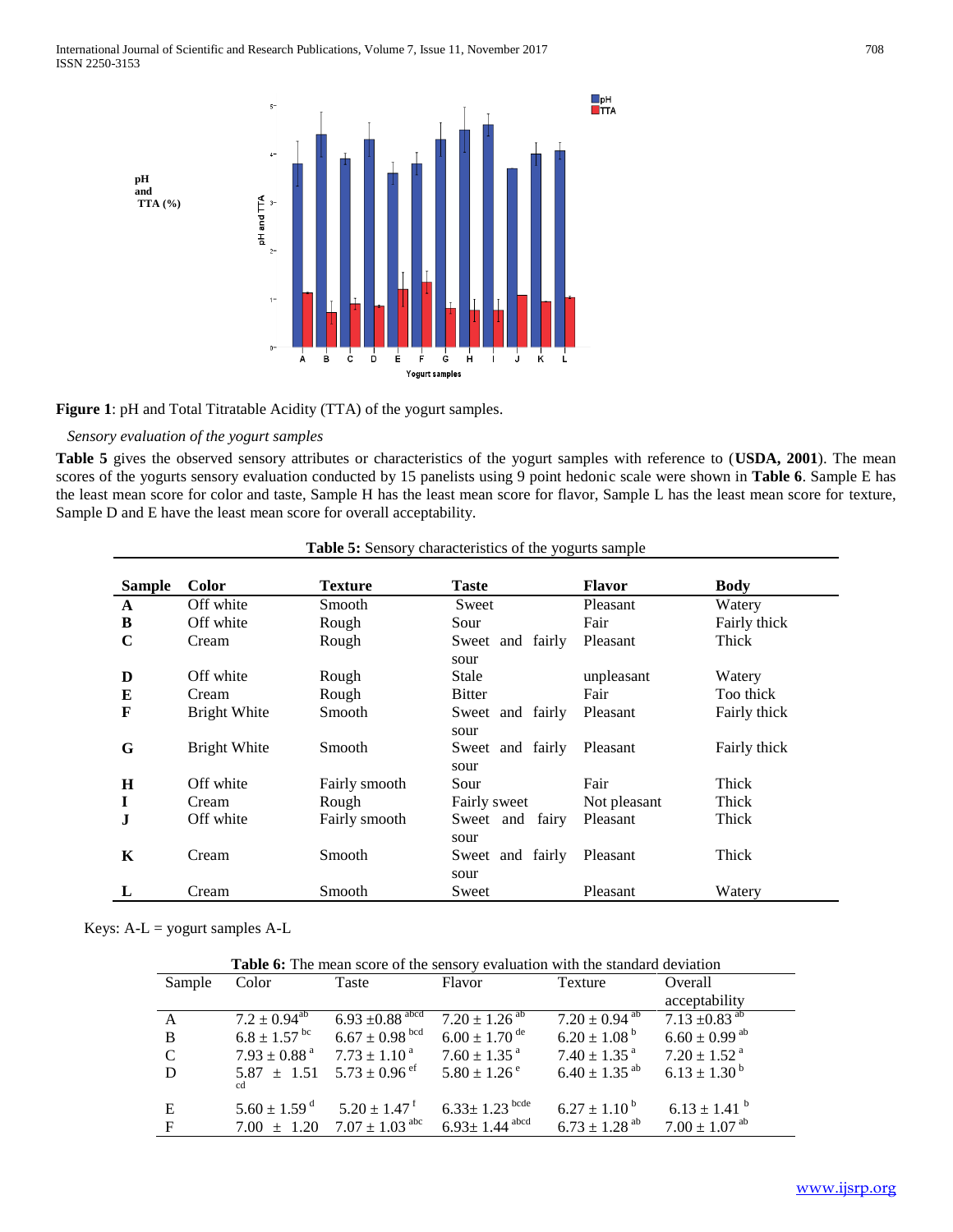|          | abc |                                                                                                                                            |  |
|----------|-----|--------------------------------------------------------------------------------------------------------------------------------------------|--|
| G        | abc | 6. $87\pm 1.81$ 6.67 $\pm 1.40$ bcd 7.27 $\pm 1.33$ ab 6.53 $\pm 1.55$ ab 6.80 $\pm 1.42$ ab                                               |  |
| H        |     | 6.80 $\pm$ 1.15 6.07 $\pm$ 1.39 <sup>de</sup> 5.73 $\pm$ 1.28 <sup>e</sup> 6.27 $\pm$ 1.44 <sup>b</sup> 6.40 $\pm$ 0.91 <sup>db</sup>      |  |
| $\bf{I}$ | bed | 6.47 $\pm$ 1.25 6.27 $\pm$ 1.03 <sup>cde</sup> 6.13 $\pm$ 1.25 <sup>cde</sup> 6.60 $\pm$ 1.18 <sup>ab</sup> 6.93 $\pm$ 1.33 <sup>ab</sup>  |  |
| J        | abc | 7.00 $\pm$ 1.46 7.40 $\pm$ 1.12 <sup>ab</sup> 7.27 $\pm$ 1.46 <sup>ab</sup> 6.87 $\pm$ 1.30 <sup>ab</sup> 7.00 $\pm$ 1.00 <sup>ab</sup>    |  |
| $\bf{K}$ | abc | 7.00 $\pm$ 1.00 7.33 $\pm$ 0.72 <sup>ab</sup> 6.67 $\pm$ 0.98 <sup>abcde</sup> 6.67 $\pm$ 1.05 <sup>ab</sup> 6.60 $\pm$ 1.24 <sup>ab</sup> |  |
| L        | bed | 6.40 $\pm$ 1.40 6.53 $\pm$ 1.30 <sup>bcd</sup> 7.07 $\pm$ 1.16 <sup>abc</sup> 6.20 $\pm$ 1.26 <sup>b</sup> 6.40 $\pm$ 1.06 <sup>ab</sup>   |  |

Values are means of result from 15 panelists'  $\pm$  standard deviation. Values in the same column carrying the same superscript are not significantly different according to Duncan's multiple range tests at  $(p<0.05)$ .

Keys :

 $A-L = A-L$  are the yogurt samples

#### **IV.** DISCUSSION

In the course of sample collection, it was also observed that many of the yogurts purchased from street vendors were not properly handled unlike the ones purchased from supermarkets which were provided with suitable environmental condition that supports the sustenance of their quality. The quality and integrity of yogurt can be checked using microbiological evaluation, and this has proven effective in ensuring the safety of the products (**Mbaeyi-Nwaoha and Egbuche, 2012**). The absence of NAFDAC number on some of this yogurt is an indication that the yogurt is not produced under standard environmental condition and the integrity of the yogurt is questionable. Yoghurt samples marketed in Akure metropolis have good physiochemical quality in terms of pH and total titratable acidity when compared to international and national standards, but the presence of high viable bacteria counts in the yogurt samples makes their quality and safety to be questionable.

Apart from the high microbial load of the yogurt samples, the isolation of pathogenic organisms like *Bacillus* spp, *Klebsiella* sp, *Serratia* sp, *Proteus* sp, *Listeria* sp, and *Escherichia coli* in some of the yogurt brands is an indication of either processing or post processing feacal contamination of the yogurt (**Agu** *et al.,* **2014**), which could be from the raw materials (the milking animal), production lines production personnel, failure in any of the equipments used and contamination from sales personnel. The National Agency of Foods and Drugs Administration Control (NAFDAC) stipulated that *E.coli* and other coliforms generally must not be detectable in 100 ml of yogurt samples products (**Mbaeyi-Nwaoha and Egbuche, 2012).** The isolation of *Escherichia coli*, *Serratia* sp, *Klebsiella* sp, and *Proteus* sp from the yogurt samples, was not surprising considering the low level of hygiene and development involved in the production, distribution and handling of many of these yogurts. The presence of these organisms is of public health concern as these organisms have been implicated as the causal agents of one or more human diseases such as gastrointestinal discomfort or disorders, pneumonia, listerosis and others. Similarly, the isolation of fungi like *Mucor* sp, *Aspergillus* sp, and *Candida* sp is also a threat to the health of consumers as they have also been implicated as the causal agent of diseases such as aspergillosis, candidiasis and others.

It has been observed that the quality or integrity of a particular food sample can be determined by evaluating its sensory characteristic (**USDA, 2001**). Considering this, it was observed that some of the yogurts sample conformed to the specification of (**USDA, 2001**), and that of (**Childs and Drake, 2008**). As graded by fifteen (15) panelists, the mean score of the organoleptic properties of the yogurts samples were found to vary and differ from each other. These differences could be as a result of variation in the standardization of raw materials and manufacturing techniques employed (**Chandan and O'Rell, 2006**). However, it was also observed that some yogurt brands were not significantly different from each other. Color, texture and thickness of yogurt are important quality characteristics, but the flavor and taste of the product is generally considered the most critical and important indicator of consumer acceptance (**Olugbuyiro and Oseh, 2011**). As it had been earlier stated by (**Olugbuyiro and Oseh, 2011**) that low score in average overall acceptability is a function of flavor, taste and smell, the results obtained from this research conform to this statement.

## V. CONCLUSION

Based on the results of this research, it can be concluded that the fifty percent (50%) of the yogurt samples bought from Akure city were still bellow stipulated quality standard in terms of their microbial and organoleptic qualities. This is because some of the yogurts do not possess adequate bacteriological and sensory quality which may be due to variations in conditions surrounding the formulation, production, packaging, distribution, storage and sales of the products. Therefore, the food regulatory agencies in charge of yogurt should intensify their effort in the evaluation of yogurts, to accurately ascertain its microbial and organoleptic quality.

**References**